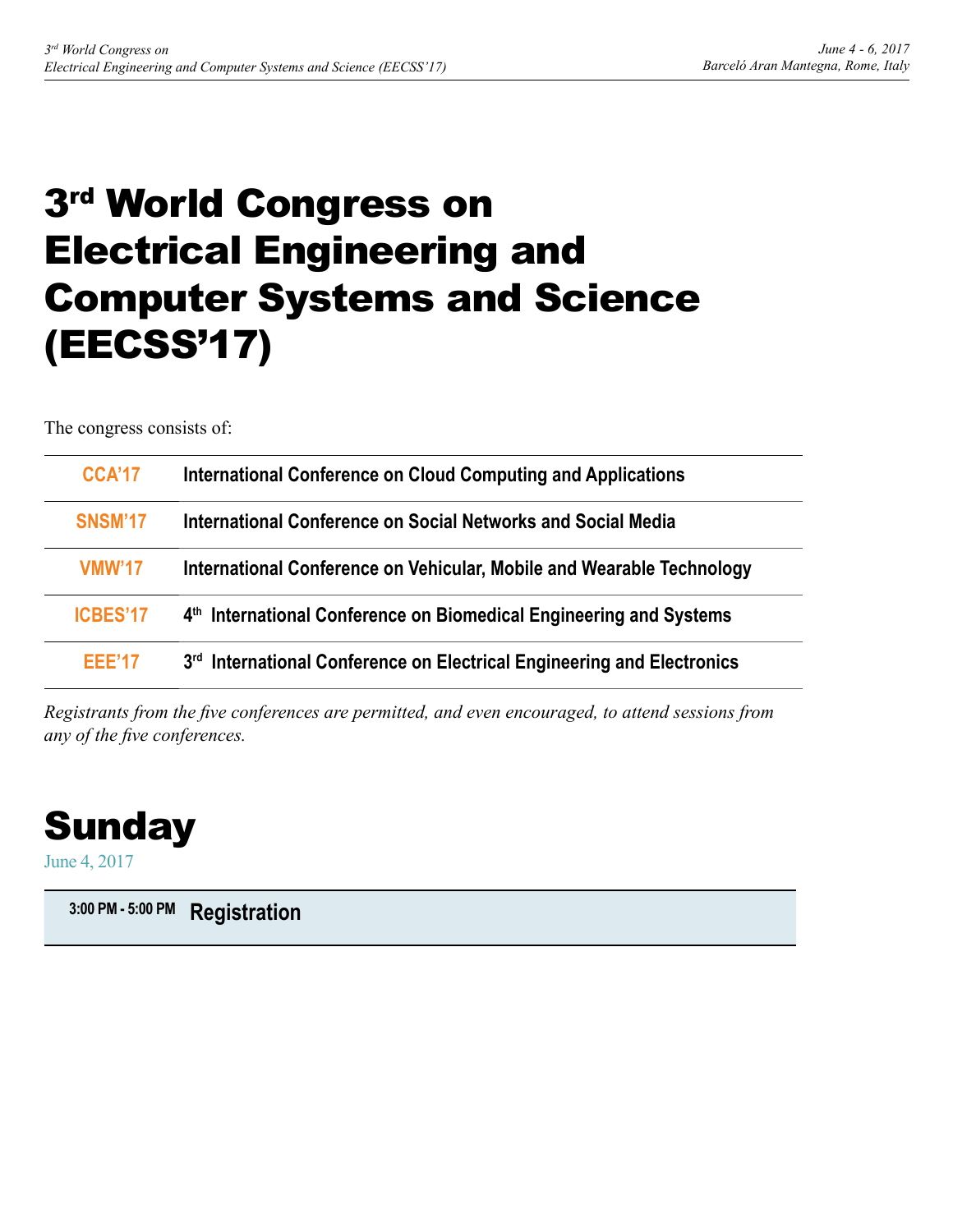# <span id="page-1-0"></span>**Monday**

June 5, 2017

 $\overline{\phantom{a}}$ 

 $\overline{\phantom{a}}$ 

Ī

 $\overline{a}$ 

Ī

 $\overline{\phantom{a}}$ 

**Please click on a session title to view the details**

| 8:00 PM                                            | <b>Registrations</b>                                                                                              |
|----------------------------------------------------|-------------------------------------------------------------------------------------------------------------------|
|                                                    |                                                                                                                   |
| 9:00 AM                                            | <b>Official Opening</b><br>Dr. P.A.M. Kommers, University of Twente, The Netherlands                              |
| 9:30 AM                                            | <b>Multiplexing FLIM for High Content Screening Applications</b>                                                  |
| <b>Keynote</b><br>Lecture                          | Dr. Qiyin Fang, McMaster University, Canada                                                                       |
| 10:30 AM                                           | <b>Coffee Break</b>                                                                                               |
| 11:15 AM                                           | <b>Electrical and Computer Engineering I</b>                                                                      |
| <b>Session</b>                                     |                                                                                                                   |
| 12:10 PM                                           | <b>Biomedical Engineering I</b>                                                                                   |
| <b>Session</b>                                     |                                                                                                                   |
| $1:00$ PM                                          | Lunch                                                                                                             |
| 2:00 PM                                            | Media After Everybody and -Thing is Connected                                                                     |
| <b>Workshop</b><br>PART <sub>1</sub>               | Dr. P.A.M. Kommers, University of Twente, The Netherlands                                                         |
| 2:45 PM                                            | <b>Coffee Break</b>                                                                                               |
| $3:05$ PM - $3:50$ PM<br><b>Workshop</b><br>PART 2 | <b>Media After Everybody and -Thing is Connected</b><br>Dr. P.A.M. Kommers, University of Twente, The Netherlands |
|                                                    |                                                                                                                   |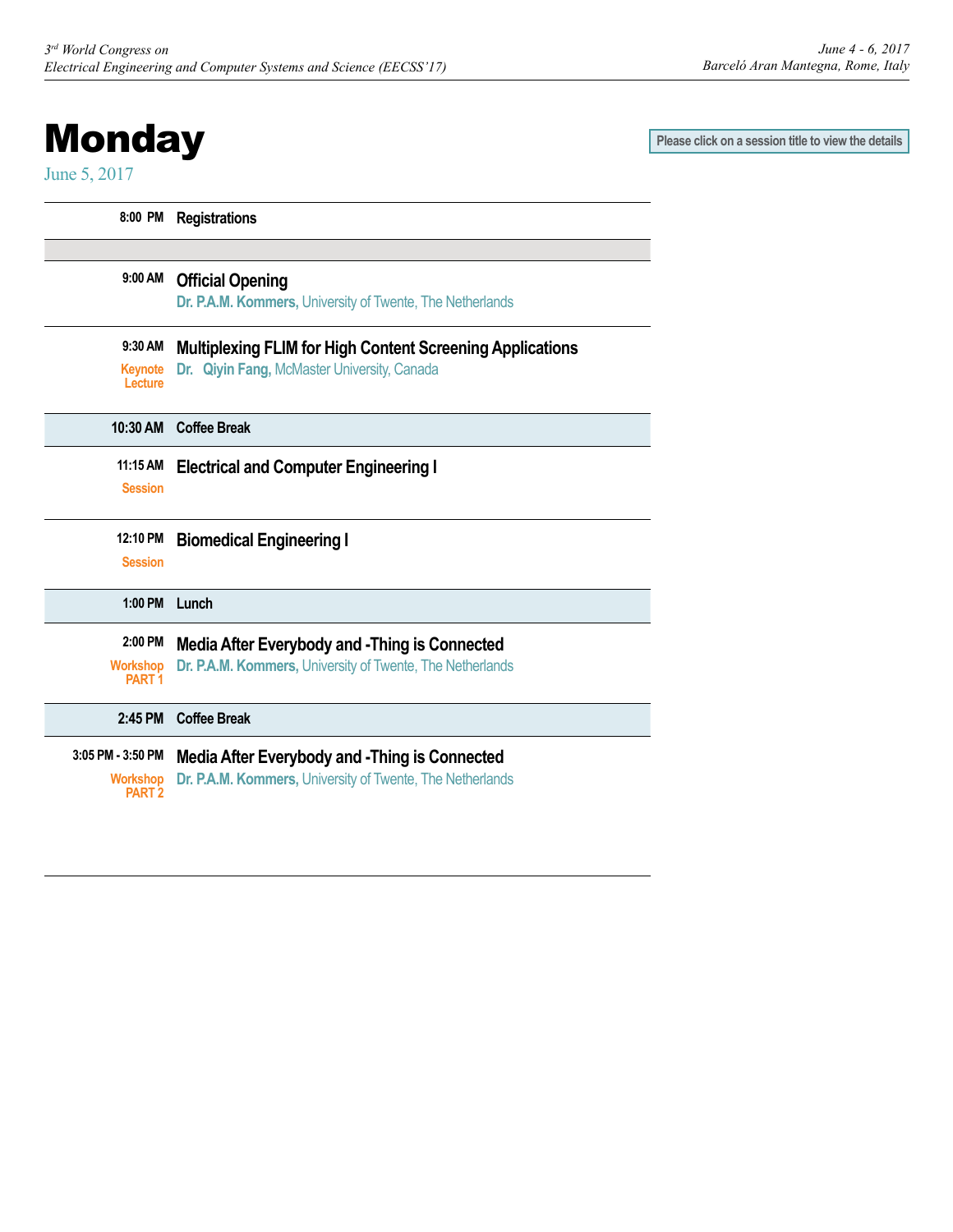## <span id="page-2-0"></span>**Tuesday**

June 6, 2017

**Please click on a session title to view the details**

| 9:00 AM<br>Keynote<br>Lecture | Virtual and Vicarious as Game Changers in the 21st Century<br>Dr. P.A.M. Kommers, University of Twente, The Netherlands |
|-------------------------------|-------------------------------------------------------------------------------------------------------------------------|
| 9:50 AM                       | <b>Robotics for Healthcare Productivity Improvement</b>                                                                 |
| Keynote<br>Lecture            | Dr. Haoyong Yu, National University of Singapore, Singapore                                                             |
| 10:40 AM                      | <b>Coffee Break</b>                                                                                                     |
| 10:40 AM - 11:30 AM           | <b>Poster Session</b>                                                                                                   |
| <b>Session</b>                |                                                                                                                         |
| 11:10 AM                      | <b>Electrical and Computer Engineering II</b>                                                                           |
| <b>Session</b>                |                                                                                                                         |
| 12:05 PM                      | <b>Group Photo</b>                                                                                                      |
| 12:10 PM                      | Lunch                                                                                                                   |
| 1:10 PM                       | <b>Biomedical Engineering II</b>                                                                                        |
| <b>Session</b>                |                                                                                                                         |
| 3:00 PM                       | <b>Coffee Break</b>                                                                                                     |
| 3:20 PM - 5:05 PM             | <b>Biomedical Devices</b>                                                                                               |
|                               |                                                                                                                         |

**8:00 - 10:00 Closing Ceremony**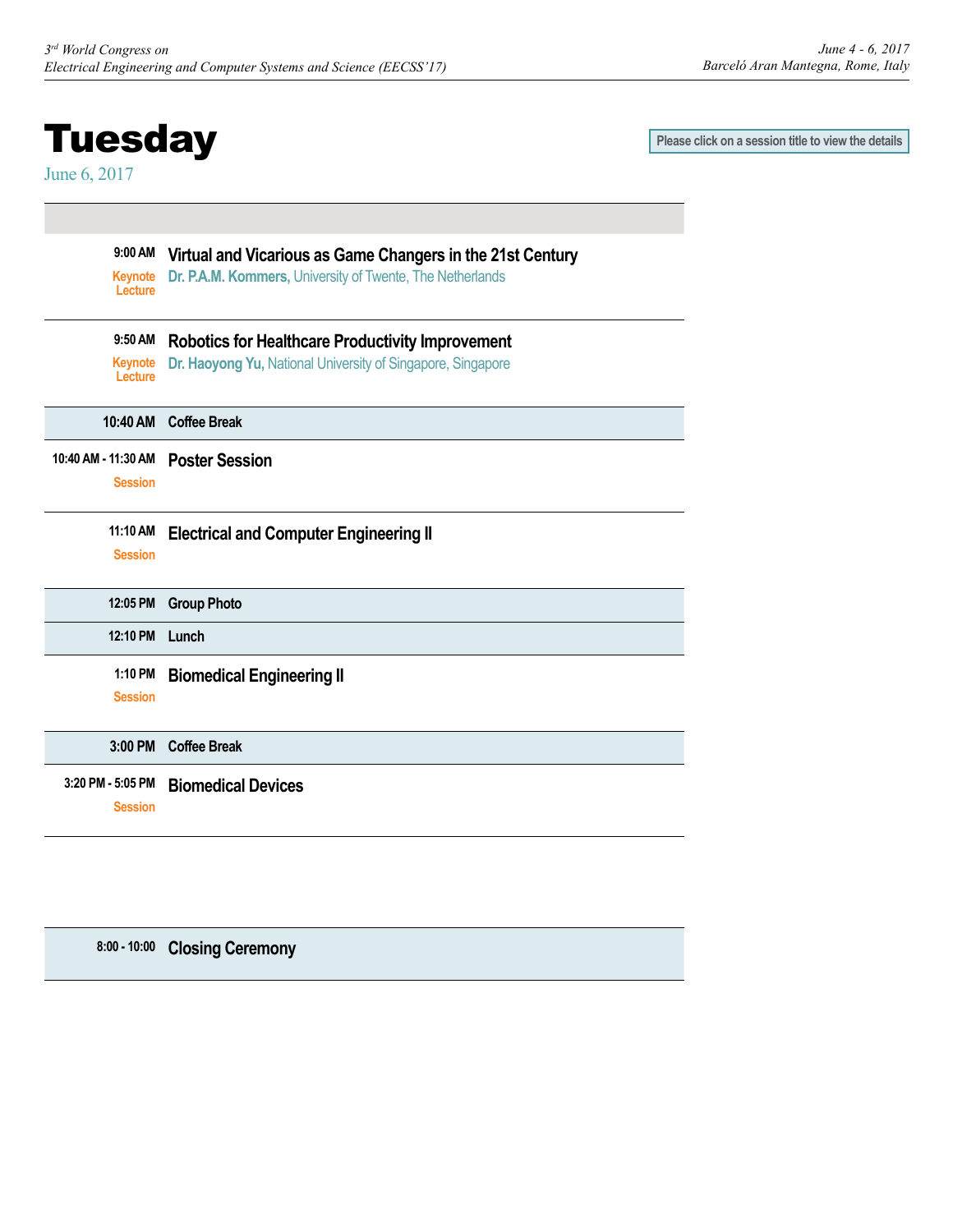<span id="page-3-0"></span>

**[Back to Schedule](#page-1-0)**

**8:00 AM - 9:00 AM Registration**

#### **9:00 AM - 9:30 AM Official Opening of the Congress**

*Dr. P.A.M. Kommers, University of Twente, The Netherlands*

#### **9:30 AM - 10:30 AM KEYNOTE LECTURE**

Session Chair: Dr. P.A.M. Kommers

### **Multiplexing FLIM for High Content Screening Applications**

*Dr. Qiyin Fang, McMaster University, Canada*

**10:30 AM - 11:15 AM COFFEE BREAK**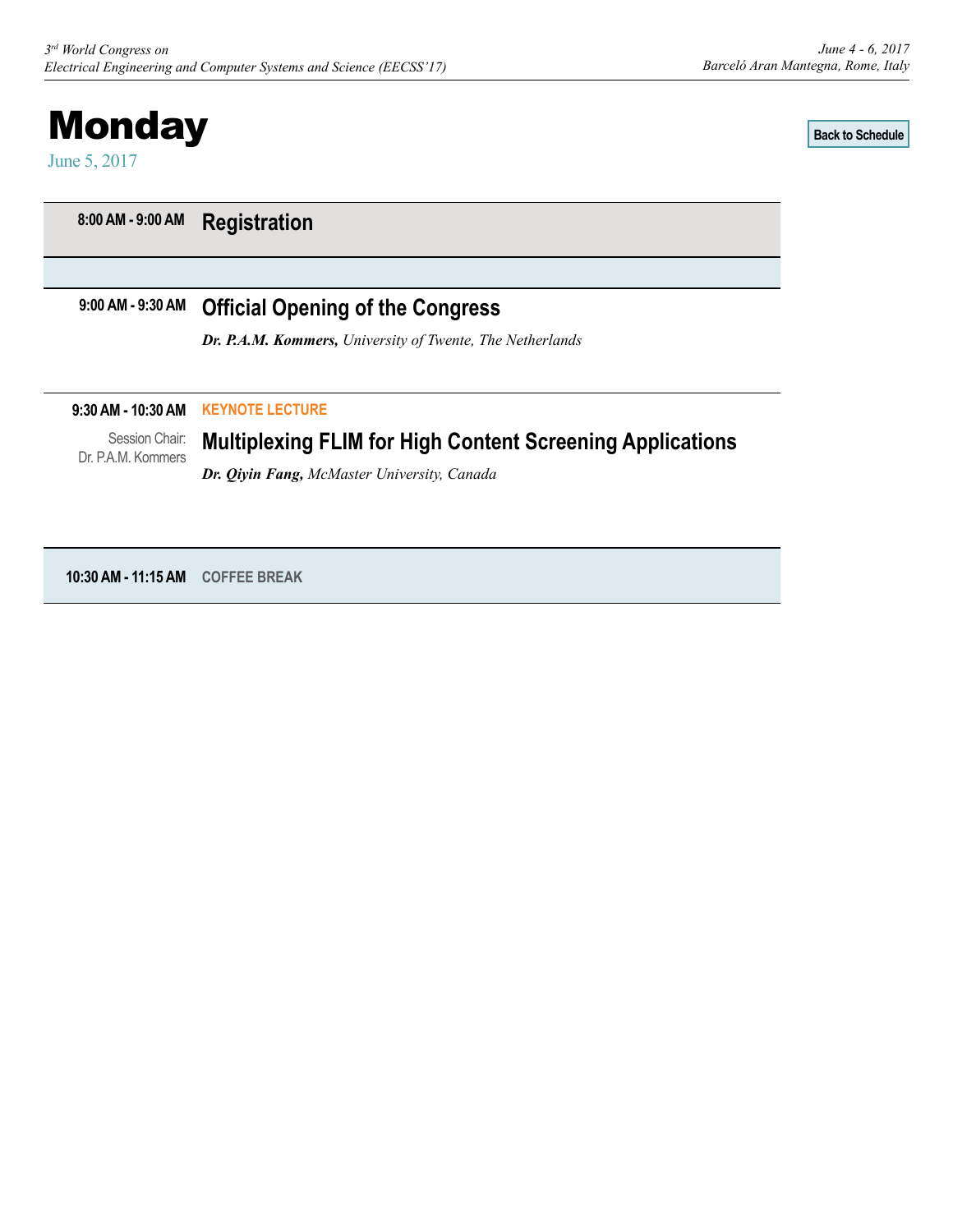# <span id="page-4-0"></span>**Monday**

June 5, 2017

**[Back to Schedule](#page-1-0)**

|                     | 11:15 AM - 12:10 PM SESSION CHAIR: Dr. Qiyin Fang<br><b>Electrical and Computer Engineering I</b>                     |
|---------------------|-----------------------------------------------------------------------------------------------------------------------|
| <b>EEE 110</b>      | A 3-wire SPI Protocol Chip Design with Application-Specific Integrated Circuit                                        |
| $11:15 - 11:35$     | (ASIC) and FPGA Verification                                                                                          |
|                     | Min-Chun Tuan, Shih-Lun Chen, Yu-Kuen Lai, Chun-Chieh Chen, and Ho-Yin Lee<br>Chung Yuan Christian University, Taiwan |
| <b>EEE 113</b>      | <b>Camera Color Correction Using Normalized Signal Polynomial Regression</b>                                          |
| $11:35 - 11:55$     | Yu-Che Wen, Senfar Wen, Yu-Hsiung Lin<br>Yuan Ze University, Taiwan                                                   |
|                     | EEE 112 Power Systems Analysis Software for Fast Process Automation                                                   |
| $11:55 - 12:10$     | Arnolda Rožanskienė, Linas Markevičius, Andronis Linas Markevičius<br>JSC "Protronika", Lithuania                     |
| 12:10 PM - 12:55 PM | <b>SESSION CHAIR:</b> Dr. Qiyin Fang                                                                                  |
|                     | <b>Biomedical Engineering I</b>                                                                                       |
| <b>ICBES 113</b>    | Linking Gene Dynamics to Intimal Hyperplasia – A Predictive Model of Vein                                             |
| $12:10 - 12:25$     | <b>Graft Adaptation</b>                                                                                               |
|                     | Stefano Casarin, Scott A. Berceli, and Marc Garbey<br><b>Methodist Hospital Research Institute, USA</b>               |
| <b>ICBES 107</b>    | A Method to Differentiate Pathological Murmurs from Innocent Murmurs in                                               |
| $12:25 - 12:40$     | Cardiology                                                                                                            |
|                     | Jui-chien Hsieh, Xiaomeng Wu, Yi-Hsing Claire Chiu<br>Yuan Ze University, Taiwan                                      |
| <b>ICBES 105</b>    | Autonomous and Body Weight Suppressing Exoskeleton to Support Human                                                   |
| 12:40 - 12:55       | <b>Walk</b>                                                                                                           |
|                     | Nazim Mir-Nasiri<br>Nazarbayev University, Kazakhstan                                                                 |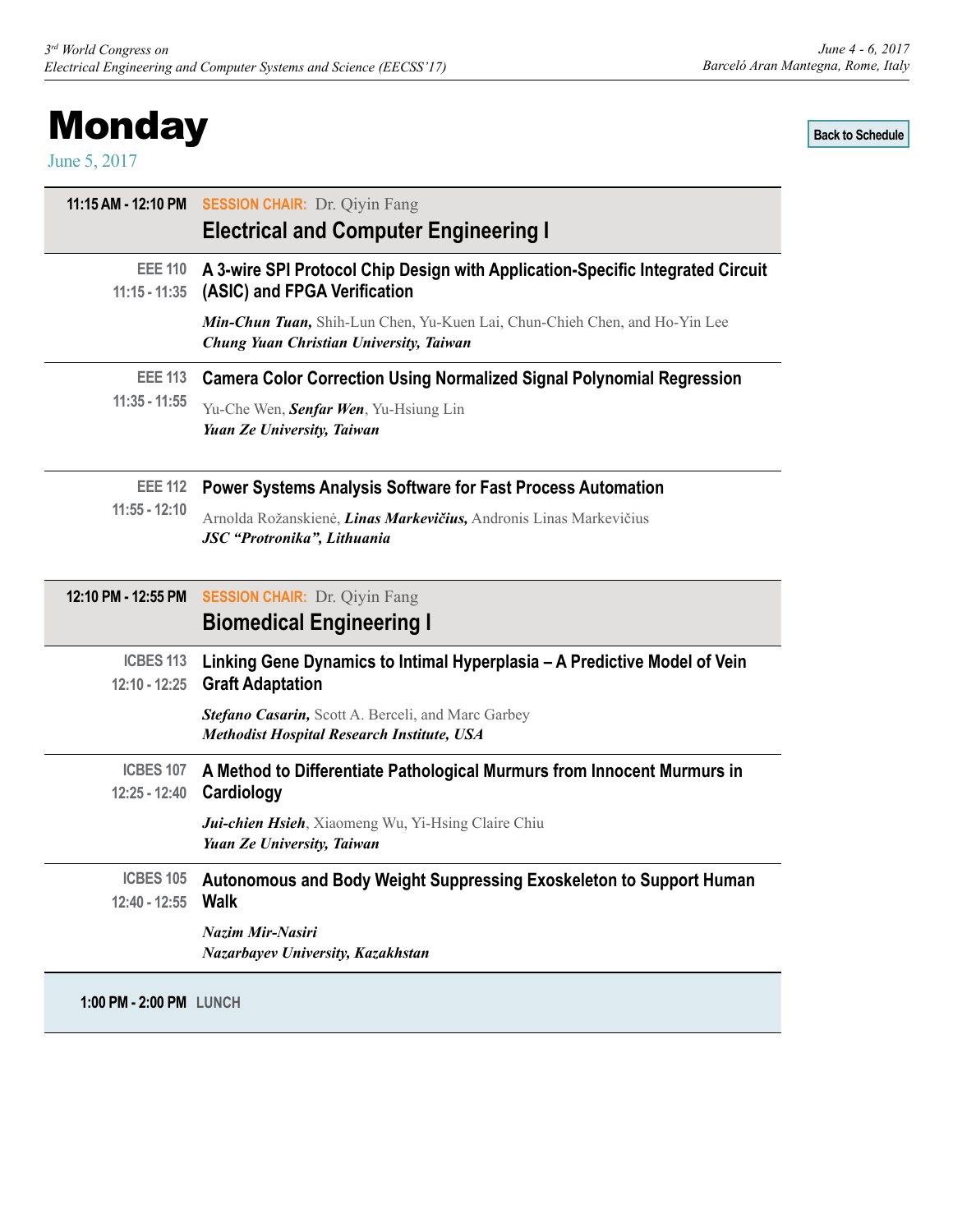# <span id="page-5-0"></span>**Monday**

June 5, 2017

**[Back to Schedule](#page-1-0)**

**2:00 PM - 2:45 PM WORKSHOP - PART 1** 

## **Media After Everybody and -Thing is Connected**

*Dr. P.A.M. Kommers, University of Twente, The Netherlands*

**2:45 PM - 3:05 PM COFFEE BREAK**

**3:05 PM - 3:50 PM WORKSHOP - PART 2**

## **Media After Everybody and -Thing is Connected**

*Dr. P.A.M. Kommers, University of Twente, The Netherlands*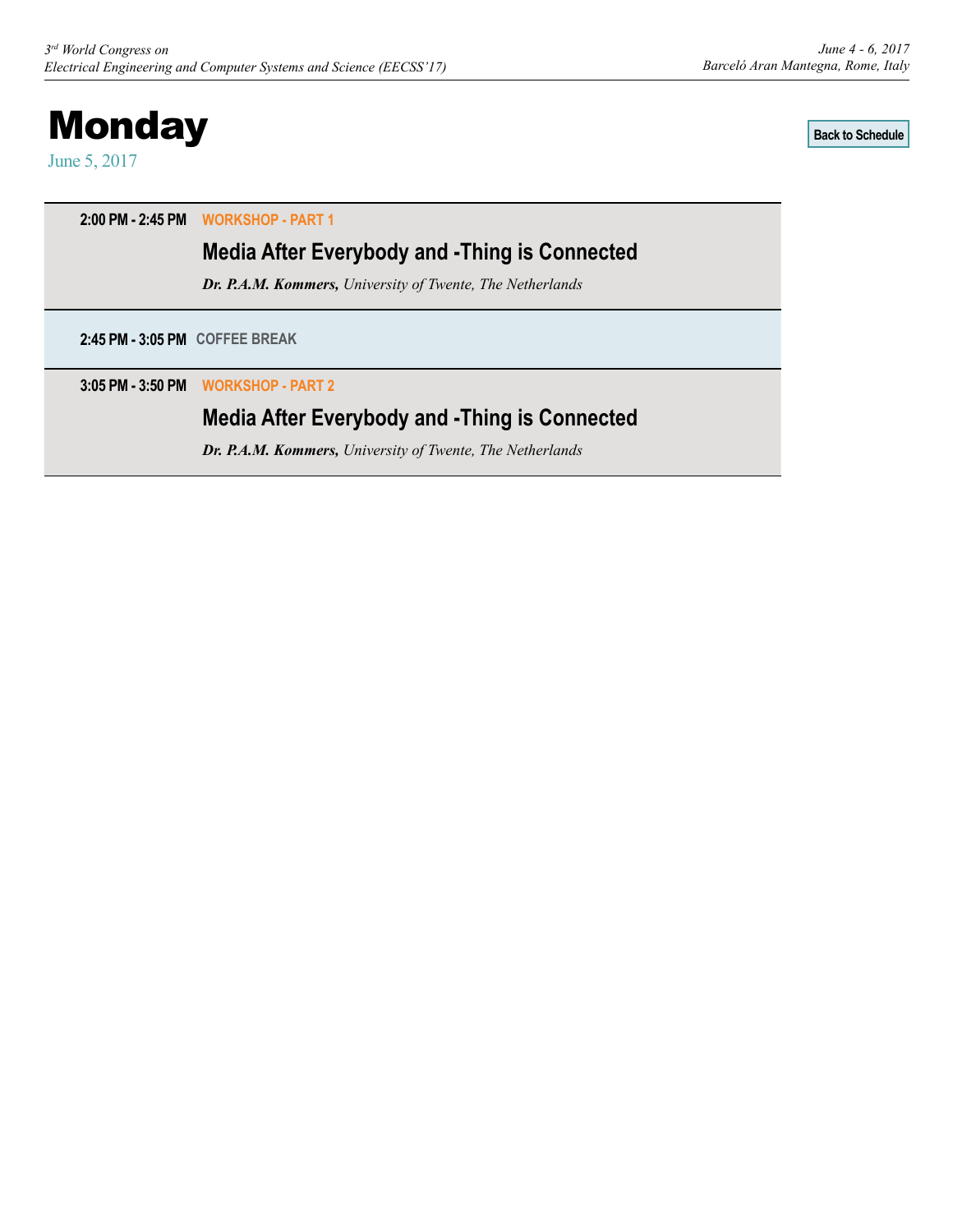**[Back to Schedule](#page-2-0)**

#### <span id="page-6-0"></span>**9:00 AM - 9:50 AM KEYNOTE LECTURE**

Session Chair: TBA

#### **Virtual and Vicarious as Game Changers in the 21st Century**

*Dr. P.A.M. Kommers, University of Twente, The Netherlands*

#### **9:50 AM - 10:40 AM KEYNOTE LECTURE**

#### Session Chair: TBA

## **Robotics for Healthcare Productivity Improvement**

*Dr. Haoyong Yu, National University of Singapore, Singapore* 

**10:40 AM - 11:10 AM COFFEE BREAK**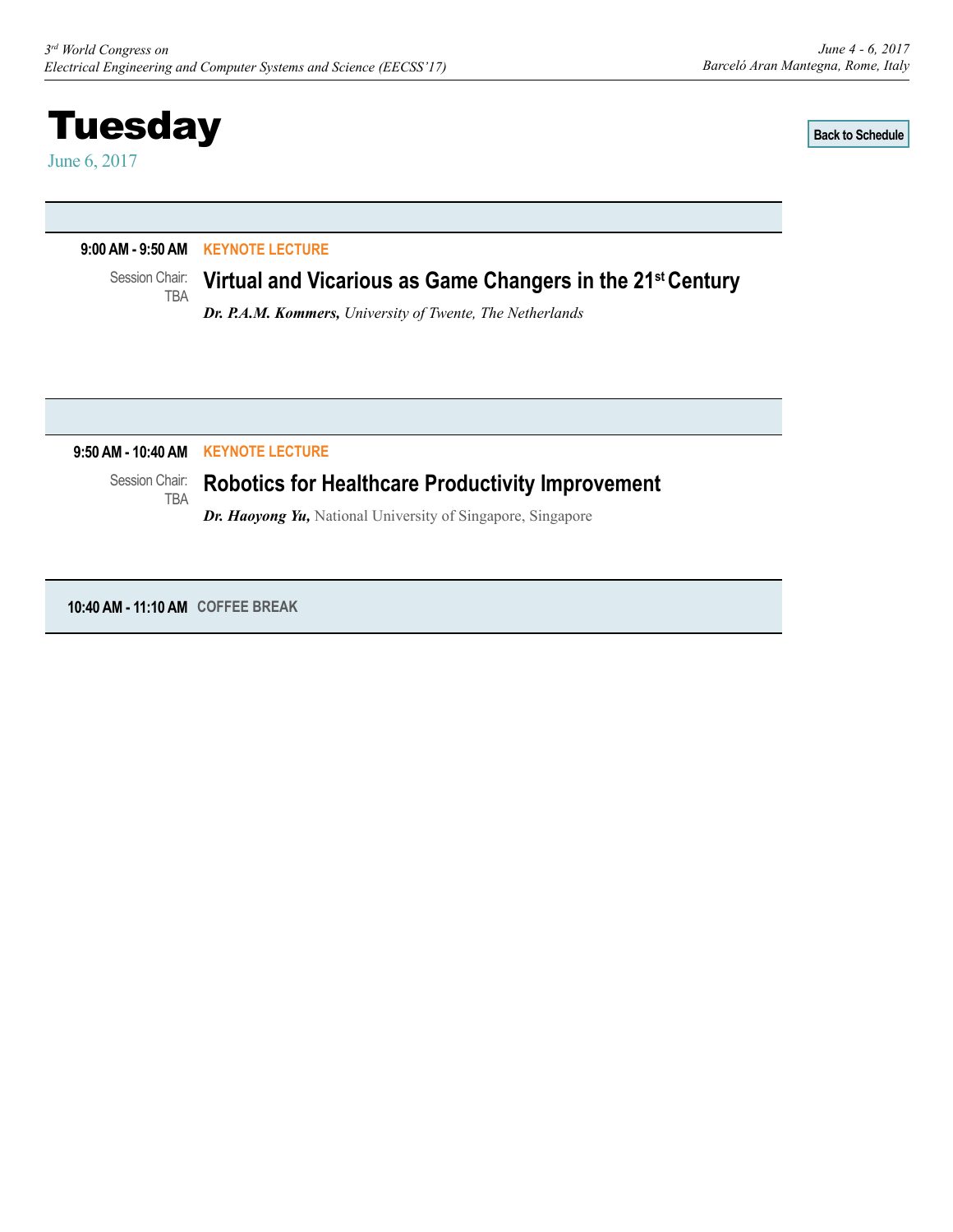<span id="page-7-0"></span>June 6, 2017

*June 4 - 6, 2017 Barceló Aran Mantegna, Rome, Italy*

**[Back to Schedule](#page-2-0)**

| 10:40 AM - 11:30 AM             | <b>SESSION CHAIRS: Dr. Senfar Wen</b><br><b>Poster Session</b>                                                                                           |
|---------------------------------|----------------------------------------------------------------------------------------------------------------------------------------------------------|
| <b>ICBES 104</b>                | Association between Phase Coupling of Respiratory Sinus Arrhythmia and<br><b>Brain Activity during Sleep</b>                                             |
|                                 | Kyuichi Niizeki, Narumi Ukawa, Tadashi Saitoh<br>Yamagata University, Japan                                                                              |
| <b>ICBES 125</b>                | Interbeat RR Interval Time Series Analyzed with the Sample Entropy<br><b>Methodology</b>                                                                 |
|                                 | Alejandro Muñoz-Diosdado, Gonzalo Gálvez-Coyt<br><b>Instituto Politécnico Nacional Mexico</b>                                                            |
| <b>EEE 103</b>                  | Predictive Parallel Gate-level Timing Simulation with Fast and Accurate<br><b>Prediction</b>                                                             |
|                                 | Jaehoon Han, Seiyang Yang<br><b>Pusan National University, South Korea</b>                                                                               |
| <b>SNSM 107</b>                 | How a Personal Brand that has been Creatively Established in Social Media<br>Becomes a Passport to Traditional Media and Receiving Advertising Contracts |
|                                 | <b>Mateusz Grzesiak</b><br><b>Starway Institute, Poland</b>                                                                                              |
| 11:10 AM - 12:05 PM             | <b>SESSION CHAIR: Dr. Senfar Wen</b><br><b>Electrical and Computer Engineering II</b>                                                                    |
| <b>CCA 107</b>                  | <b>Rule Based Systems in a Distributed Environment: Survey</b>                                                                                           |
| $11:10 - 11:30$                 | Arunkumar Bagavathi, Angelina A. Tzacheva<br>University of North Carolina at Charlotte, USA                                                              |
| <b>VMW 102</b>                  | An Efficient Data Dissemination in Urban Vehicular Ad Hoc Networks                                                                                       |
| 11:30 - 11:45                   | Shiow Fen Hwang, Chia Hao Chu, Chyi Ren Dow<br>Feng Chia University, Taiwan                                                                              |
| <b>VMW 103</b><br>11:45 - 12:05 | Performance Analysis of Path loss Prediction Models in Wireless Mobile<br><b>Networks in Different Propagation Environments</b>                          |
|                                 | Aymen Zreikat, Milan Dordevic<br>American University of the Middle East, Kuwait                                                                          |
| 12:05 PM - 12:10 PM GROUP PHOTO | Please come to the registration desk to take the photo.                                                                                                  |
| 12:10 PM - 1:10 PM LUNCH        |                                                                                                                                                          |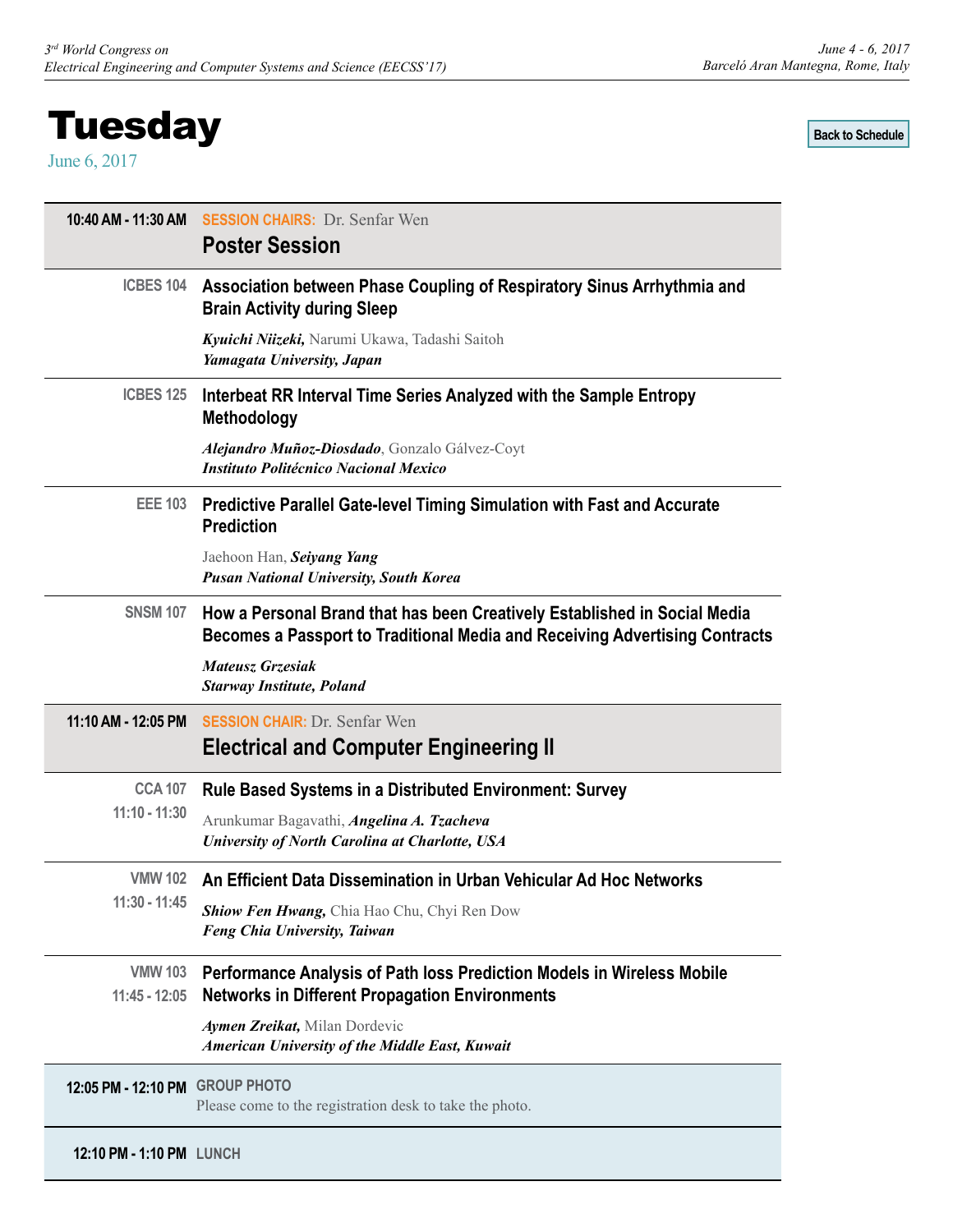# <span id="page-8-0"></span>**Tuesday**

June 6, 2017

*June 4 - 6, 2017 Barceló Aran Mantegna, Rome, Italy*

**[Back to Schedule](#page-2-0)**

| 1:10 PM - 3:00 PM                 | <b>SESSION CHAIRS:</b> Yann Facchinello<br><b>Biomedical Engineering II</b>                                                                   |
|-----------------------------------|-----------------------------------------------------------------------------------------------------------------------------------------------|
| <b>ICBES 128</b><br>$1:10 - 1:30$ | An Adaptive Neuro-Fuzzy Inference System Approach to Neutrophil Prediction<br>in Childhood Leukaemia                                          |
|                                   | D. Avdic, M. S. Gallimore, C. Bingham<br>University of Lincoln, United Kingdom                                                                |
| ICBES 131<br>$1:30 - 1:50$        | Analysis Of The Spatio-temporal Gait Parameters in An Amputated Patient Vs<br>The Gait in A Healthy Patient                                   |
|                                   | Brigette Paola Torres Bello, Yuliana Ruiz Piragauta, Esperanza Camargo Casallas<br>Universidad Distrital Francisco José de Caldas, Colombia   |
| <b>ICBES 108</b>                  | RF Induced Temperature Monitoring in Cochlear Implant Electrodes                                                                              |
| $1:50 - 2:05$                     | Lisa Obmascher<br>University of Innsbruck, Austria                                                                                            |
| <b>ICBES 132</b><br>$2:05 - 2:25$ | Study of the Spatio-Temporal Parameters of the Gait of a Transtibial Amputee<br>in Conditions of Alignment and Misalignment of the Prosthesis |
|                                   | Yuliana Ruiz, Brigette Torres, Esperanza Camargo<br>Universidad Distrital Francisco José de Caldas, Colombia                                  |
| <b>ICBES 117</b>                  | A Wearable Robotic Exoskeleton for Gait Rehabilitation                                                                                        |
| $2:25 - 2:40$                     | Haoyong Yu, National University of Singapore, Singapore<br><b>National University of Singapore, Singapore</b>                                 |
| <b>ICBES 103</b><br>$2:40 - 3:00$ | Pattern analysis based on standardization model in human growth - Proposal                                                                    |
|                                   | for Fujimmon's & Scammon's Comparative Growth Curve<br>Katsunori Fujii<br>Aichi Institute of Technology, Japan                                |
| 3:00 PM - 3:20 PM COFFEE BREAK    |                                                                                                                                               |